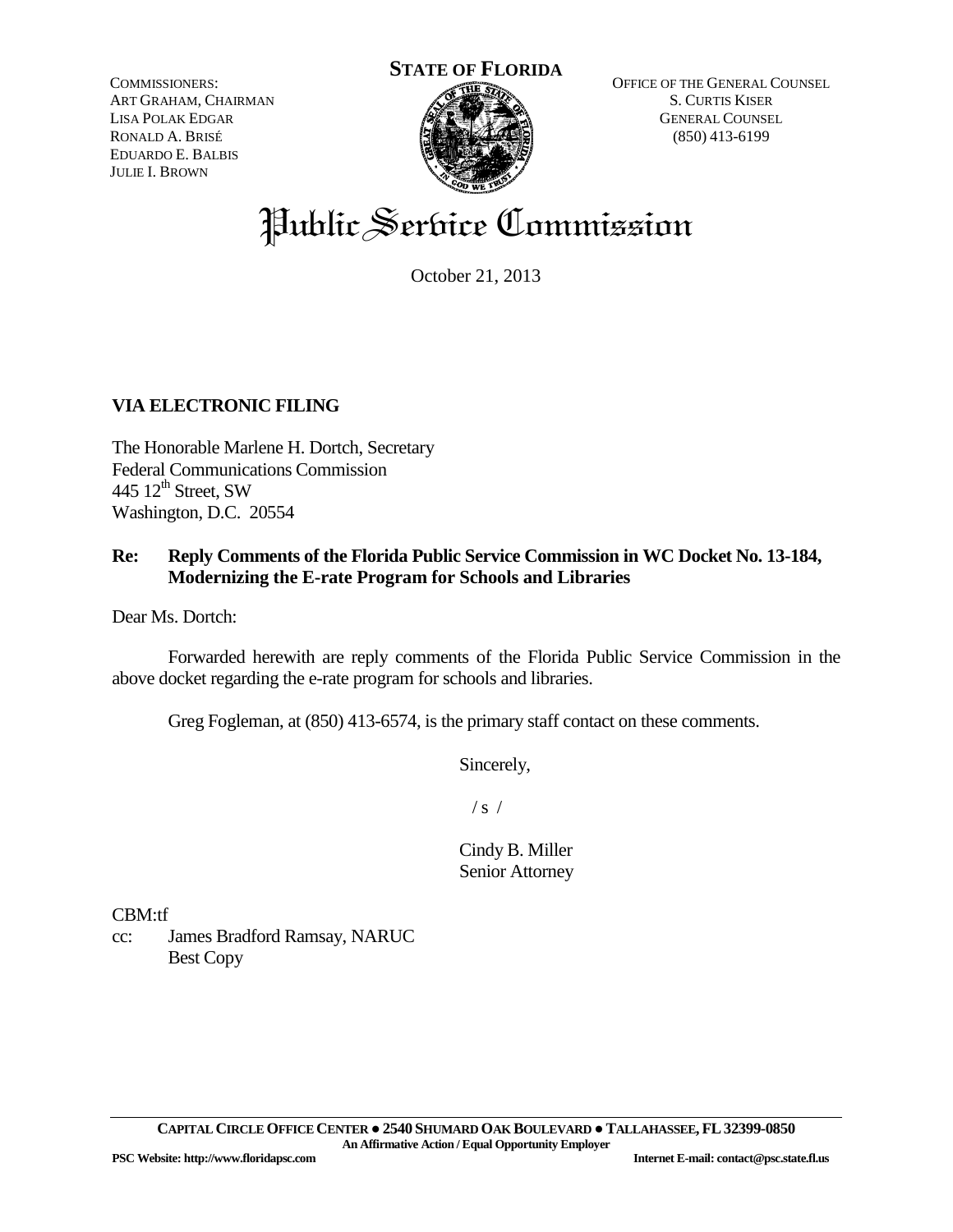**Before the Federal Communications Commission Washington, D.C. 20554**

> **) ) ) ) )**

In the Matter of

Modernizing the E-rate Program for Schools and Libraries WC Docket No. 13-184

# **REPLY COMMENTS OF THE FLORIDA PUBLIC SERVICE COMMISSION**

CHAIRMAN RONALD A.BRISÉ

COMMISSIONER LISA POLAK EDGAR

COMMISSIONER ART GRAHAM

COMMISSIONER EDUARDO E.BALBIS

COMMISSIONER JULIE I. BROWN

October 21, 2013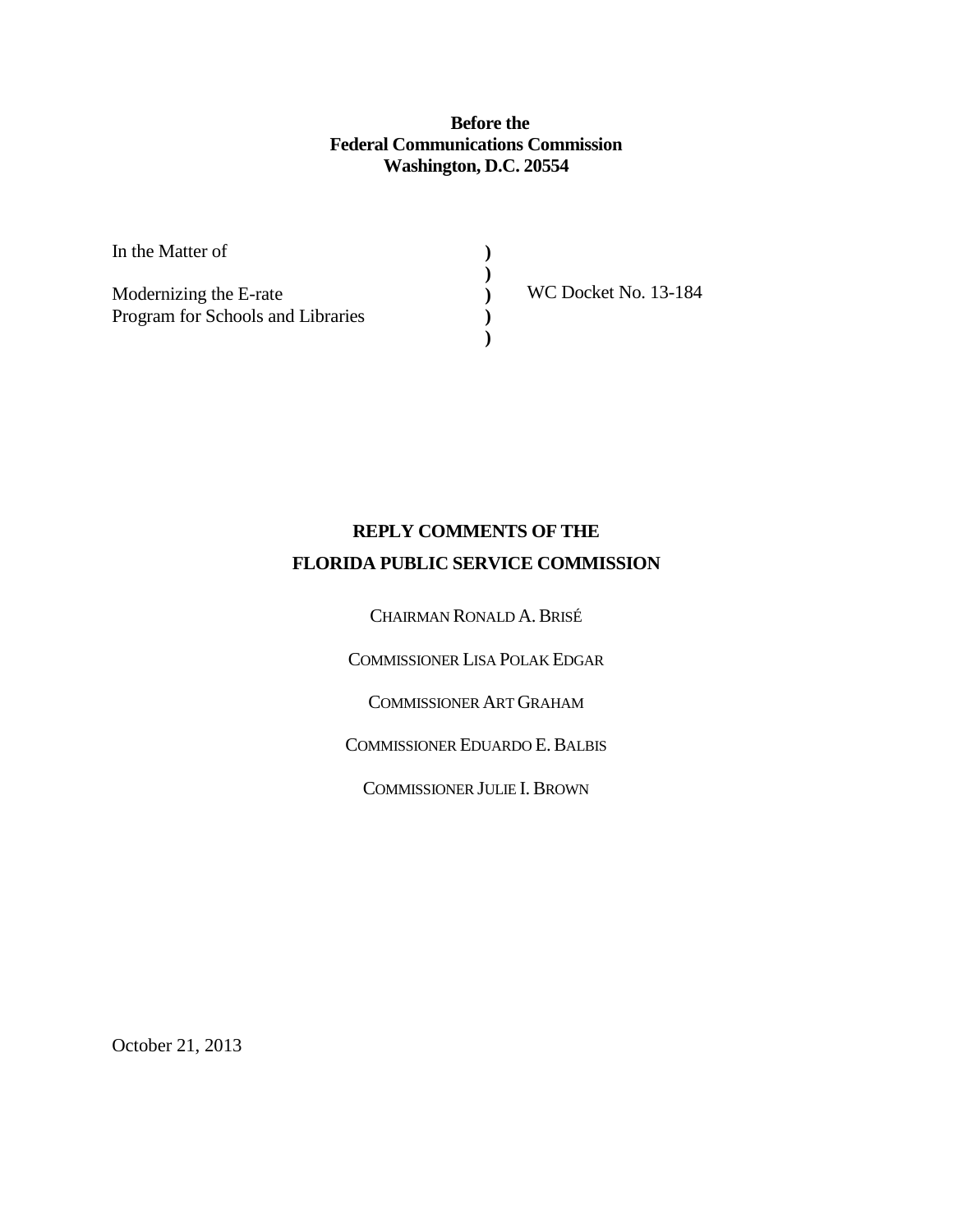The Florida Public Service Commission (FPSC) submits these reply comments in response to the Notice of Proposed Rulemaking (NPRM) released by the Federal Communications Commission  $(FCC)$  on July 23, 20[1](#page-2-0)3.<sup>1</sup> These comments address the issues relating to how to minimize any overlap in funding for broadband, while extending the reach of both the Connect America Program and the schools and libraries program. We believe that the FCC should evaluate the changes it has made in the Connect America Fund and any changes to the schools and libraries program before considering expanding the funding of the schools and libraries program. Furthermore, we believe that it would be beneficial to refer this issue to the Federal-State Joint Board on Universal Service (Joint Board). In addition, we support the use of state contracts that include competitive bidding as a central component to ensure efficiency and minimize waste, fraud, and abuse of the program funds.

#### **ADDITIONAL FUNDING**

Within this NPRM, the FCC notes that the reforms in the high-cost proceeding will likely have a positive effect on the schools and libraries program. The new Connect America Fund has the explicit purpose to accelerate broadband build-out to the 18 million Americans living in rural areas who currently have no access to robust broadband infrastructure. This targeted high-cost support should push down the costs associated with broadband expansion in high-cost areas for all consumers, including schools and libraries. Yet the FCC seeks comment through this NPRM on potentially increasing the size of the program (either temporally or permanently) beyond its current inflation adjusted cap of approximately \$2.38 billion.

The FPSC concurs with the comments of the United States Telecom Association that the FCC should delay expanding funding for the schools and libraries program at this time until the effects of

<span id="page-2-0"></span><sup>&</sup>lt;sup>1</sup> FCC Notice of Proposed Rulemaking, FCC 13-100, WC Docket No. 13-184, released: July 23, 2013.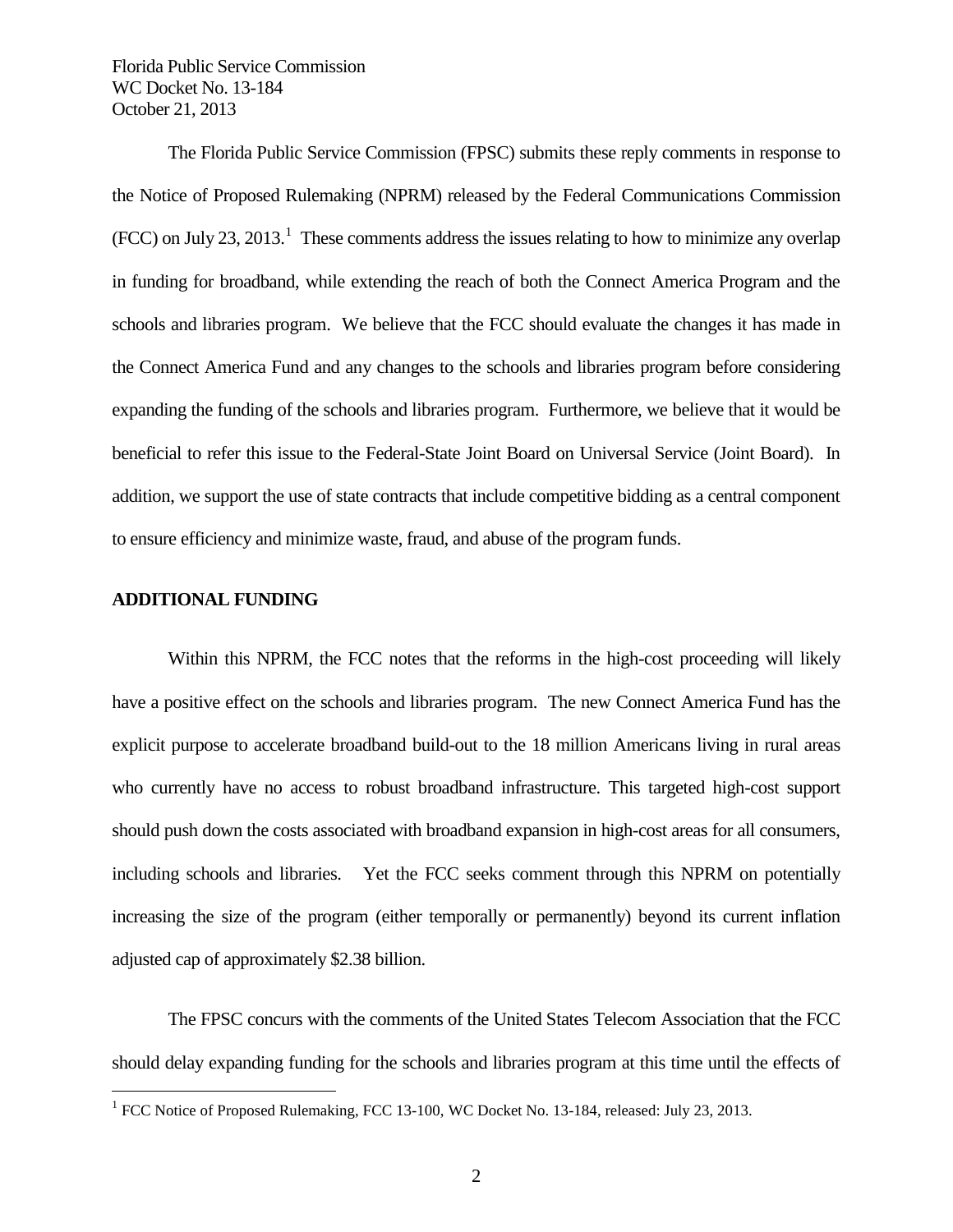the high-cost reforms are better known and any changes within the schools and libraries program are implemented.<sup>[2](#page-3-0)</sup> Several of the proposals outlined by the FCC suggest the phase down of support for certain services.<sup>[3](#page-3-1)</sup> The FPSC believes that redirecting support from services that are no longer central to the FCC's policy supporting broadband would be better than an expansion in the fund size at this time.

The FPSC also agrees with the comments of the National Association of State Utility Consumer Advocates that the consequences of such an expansion should also be considered in the context of how the universal service funds are collected from telecommunications carriers.<sup>[4](#page-3-2)</sup> These fees are overwhelmingly passed onto end-users and ultimately affect the affordability of service. Last year, the FCC issued an NPRM seeking comments on reform of the USF assessment methodology noting that the USF contribution base is shrinking as customers migrate to communication services that do not contribute to the fund.<sup>[5](#page-3-3)</sup> As a result, some aspects of the current contribution methodology may result in competitive distortions as contribution obligations differ depending on how the service is provided. Given the decline in assessment base, increases in the universal service fund absent assessment reform would only exacerbate this problem. Redirecting support (or savings from reforms) in other universal service programs may reduce this tension if expanding the schools and libraries program is necessary.

<span id="page-3-1"></span>

<span id="page-3-0"></span><sup>&</sup>lt;sup>2</sup> Comments of United States Telecom Association, September 16, 2013, p. 12.<br><sup>3</sup> FCC Notice of Proposed Rulemaking, FCC 13-100, WC Docket No. 13-184, released: July 23, 2013; these services including paging, directory assistance, and certain calling features such as inside wiring maintenance plans, call blocking, 800 number services and text messaging services.<br>
<sup>4</sup> Comments of National Association of State Utility Consumer Advocates, September 16, 2013, p. 2.<br>
<sup>5</sup> FCC 12-46, Further Notice of Proposed Rulemaking, WC

<span id="page-3-2"></span>

<span id="page-3-3"></span>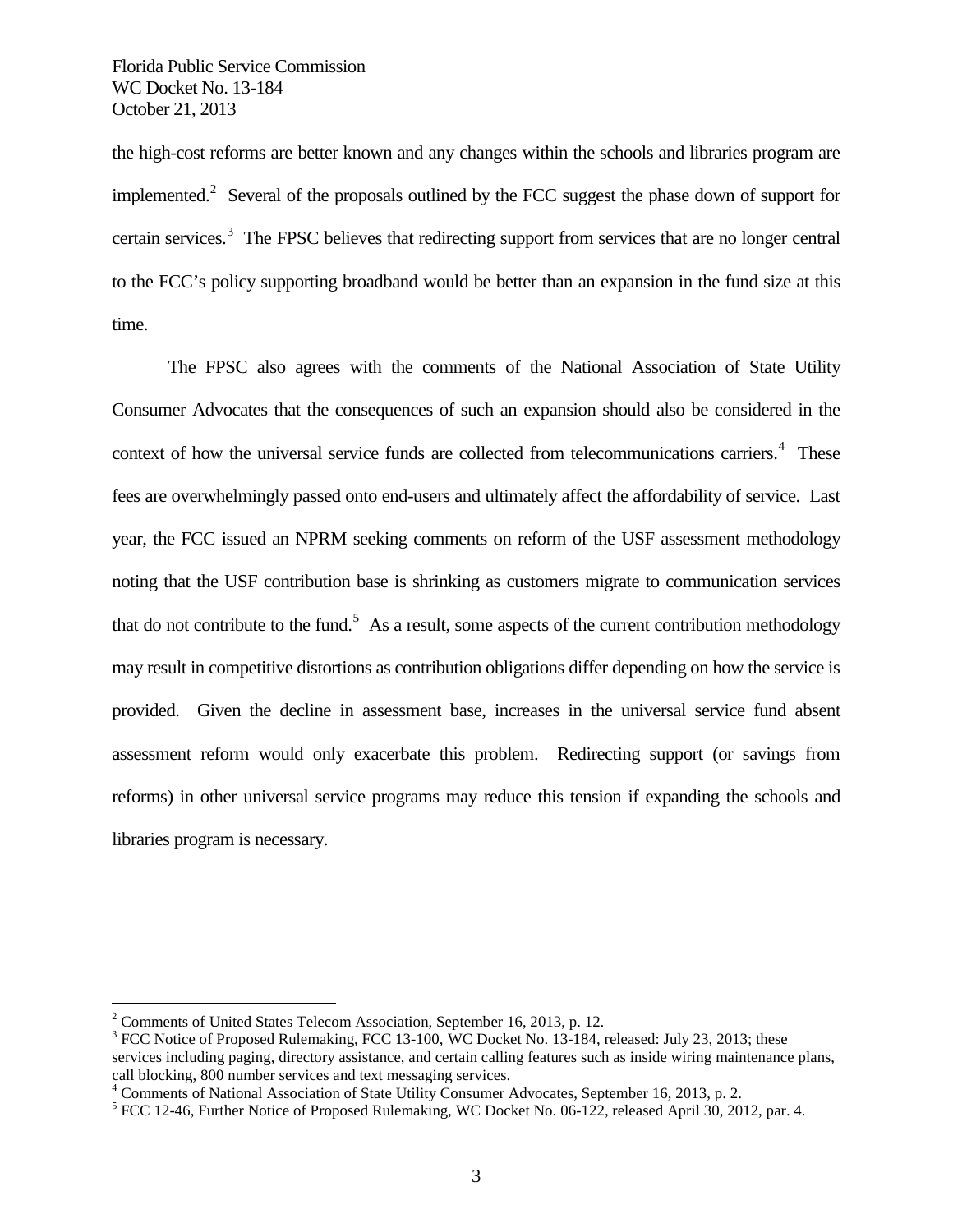#### **JOINT BOARD REFERRAL**

The FCC also seeks comment on the appropriate role for the Joint Board in providing the FCC with advice and guidance on any temporary, long-term, or permanent approach to providing additional funds for the schools and libraries program. The FPSC supports a referral by the FCC to the Joint Board regarding the necessity and the amount of any increase in the program size. We believe that the perspective of the Joint Board could bring a balanced recommendation and provide useful state insights into reforming the program.

#### **CONTINUED USE OF STATE MASTER CONTRACTS WITH COMPETITIVE BIDDING**

The FPSC agrees with the comments of Florida Department of Management Services Division of Telecommunications and the National Association of State Chief Information Officers that recommend the continued use of state master contracts for E-rate funding.<sup>[6](#page-4-0)</sup> In Florida, such master contracts are required to include a competitive bidding process that we believe is sufficient to address concerns regarding how service providers are selected.<sup>[7](#page-4-1)</sup> We believe that a competitive bidding component should be included in any state master contract that is eligible for support under the schools and libraries program.

#### **CONCLUSION**

The FPSC opposes expanding the size of the schools and libraries program at this time. Expanding the size of the fund should not be the first option to consider. Instead, the FCC and the Joint Board should consider redirecting existing support from proposed changes as well as the expanded role of the high-cost program. Finally, such changes should not be considered in a vacuum.

<span id="page-4-0"></span> <sup>6</sup> Comments of Florida Department of Management Services Division of Telecommunications, September 16, 2013, pp. 13-14 and Comments of the National Association of State Chief Information Officers, September 13, 2013, p. 3.<br><sup>7</sup> Chapter 287, Florida Statutes; Chapter 60A-1, Florida Administrative Code.

<span id="page-4-1"></span>